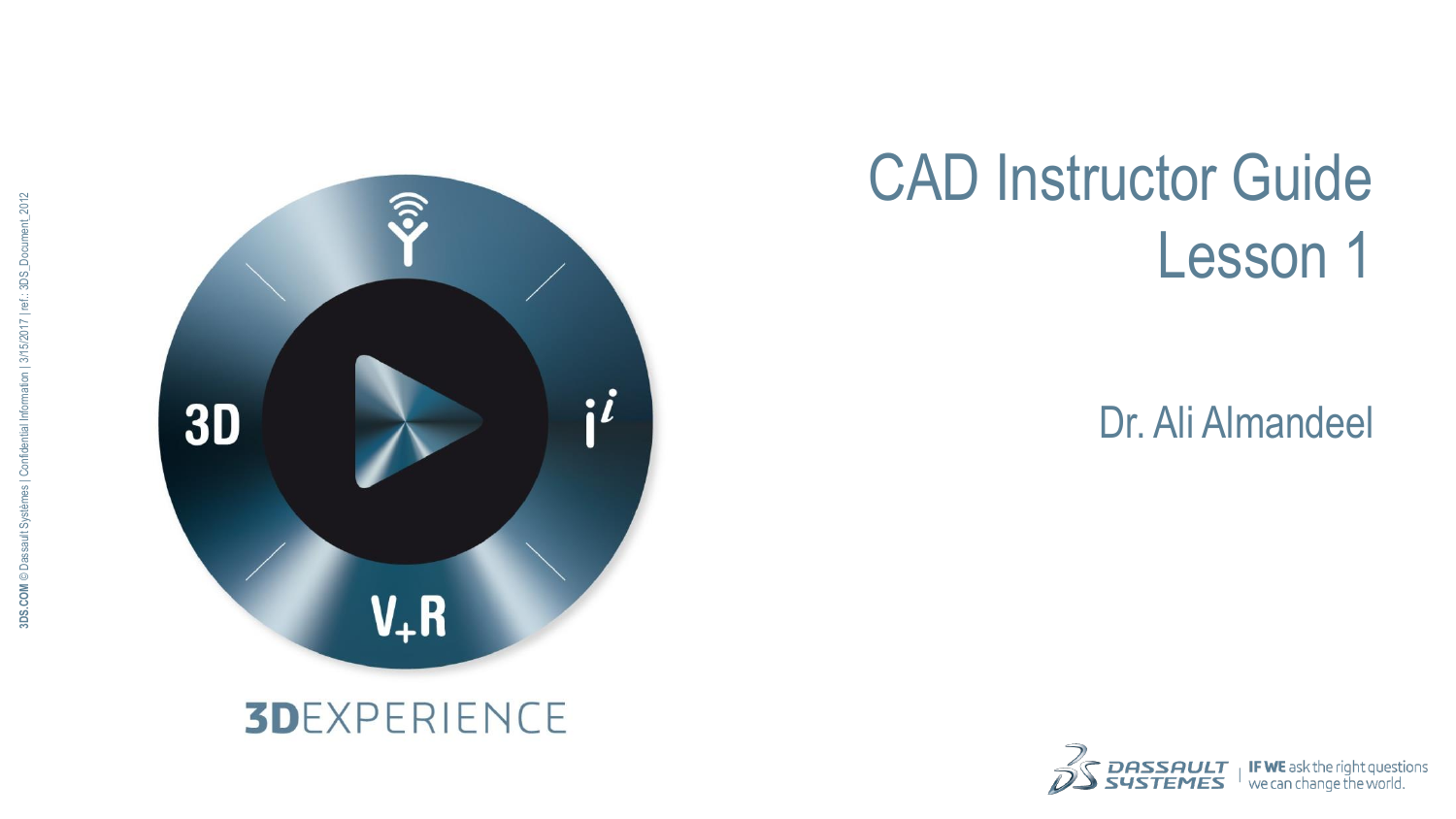## Using the Interface

#### **The interface is how you interact with the computer in the following ways:**

- ▶ Use windows to view files.
- ► Use the mouse to select buttons, menus, and model elements.
- ▶ Run programs like SolidWorks mechanical design software.
- $\blacktriangleright$  Find, open, and work with files.
- ▶ Create, save, and copy files.



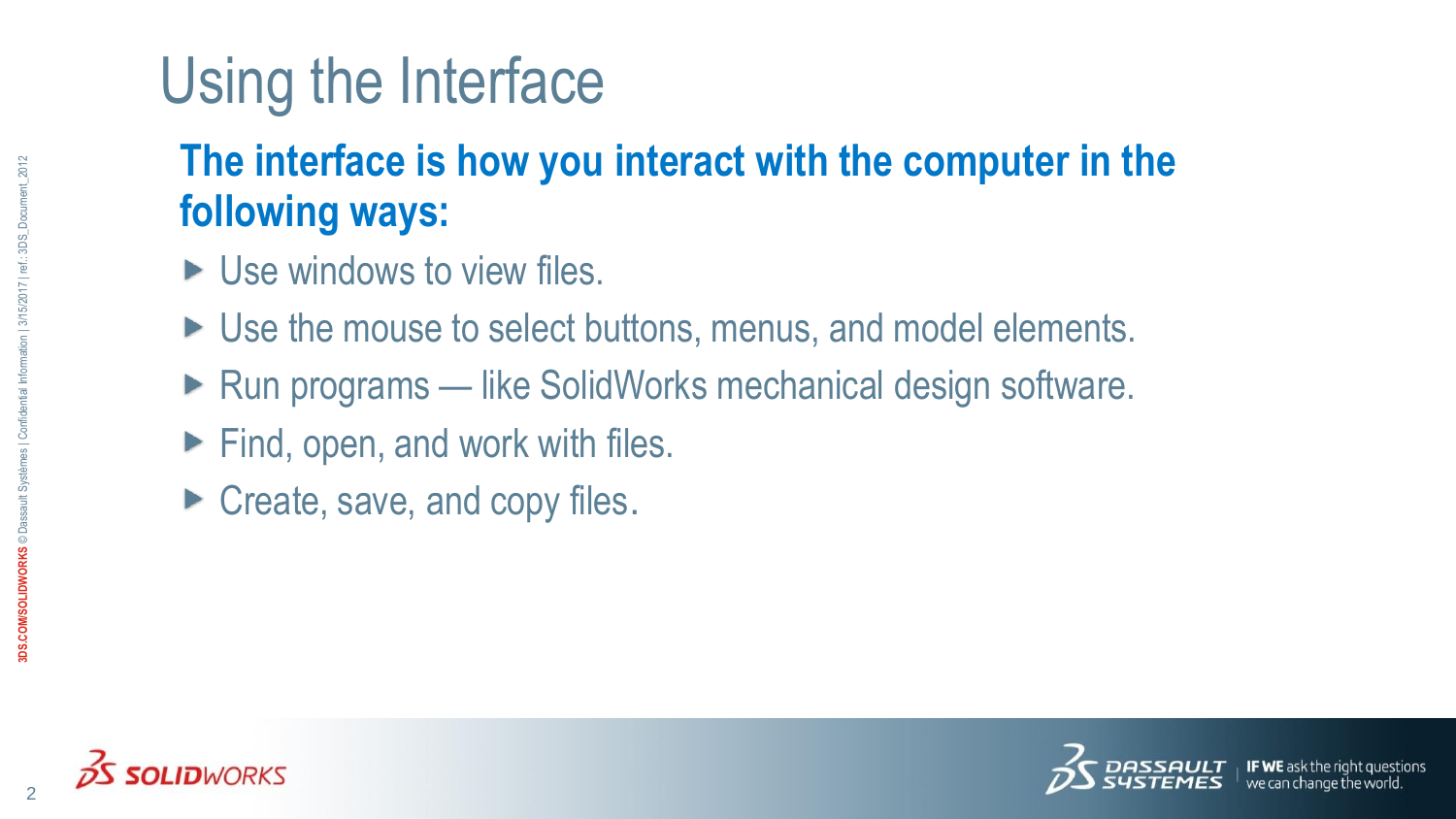#### Microsoft® Windows®

- ▶ SolidWorks runs on the Microsoft Windows graphical user interface.
- Windows let you see the work of an application program.
- $\blacktriangleright$  Panels are sub sections of windows.
- $\blacktriangleright$  Illustration shows one window with two panels.





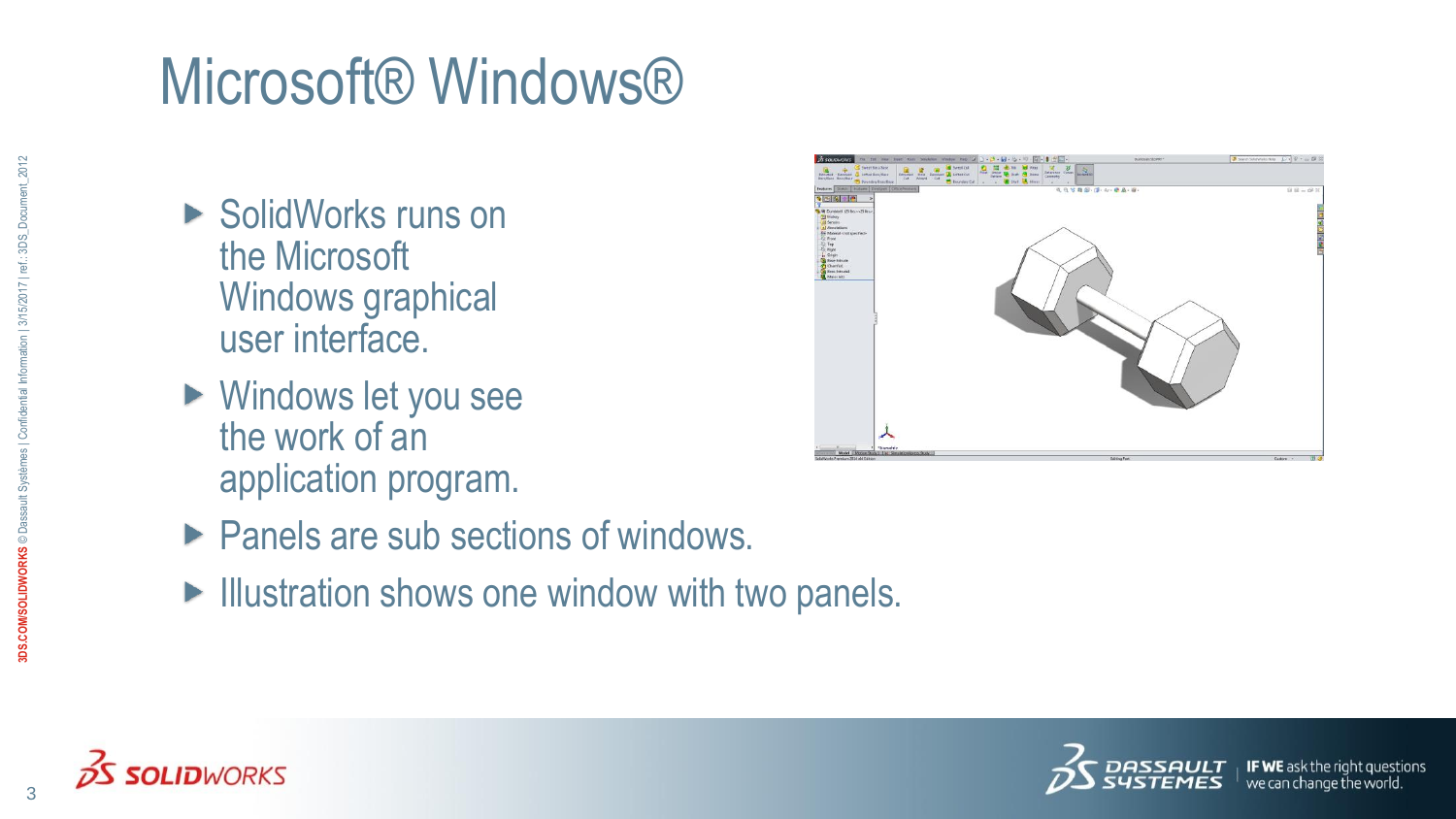## Using the Mouse

- ▶ The mouse lets you move around the interface.
- ▶ The cursor is the pointer that shows you where the mouse is on the screen.
- ► Click the left mouse button to select commands, buttons, geometry, and other elements.
- Double-click the left mouse button to quickly open a file or folder.
- Click the right mouse button to access a shortcut menu of frequently used commands.





4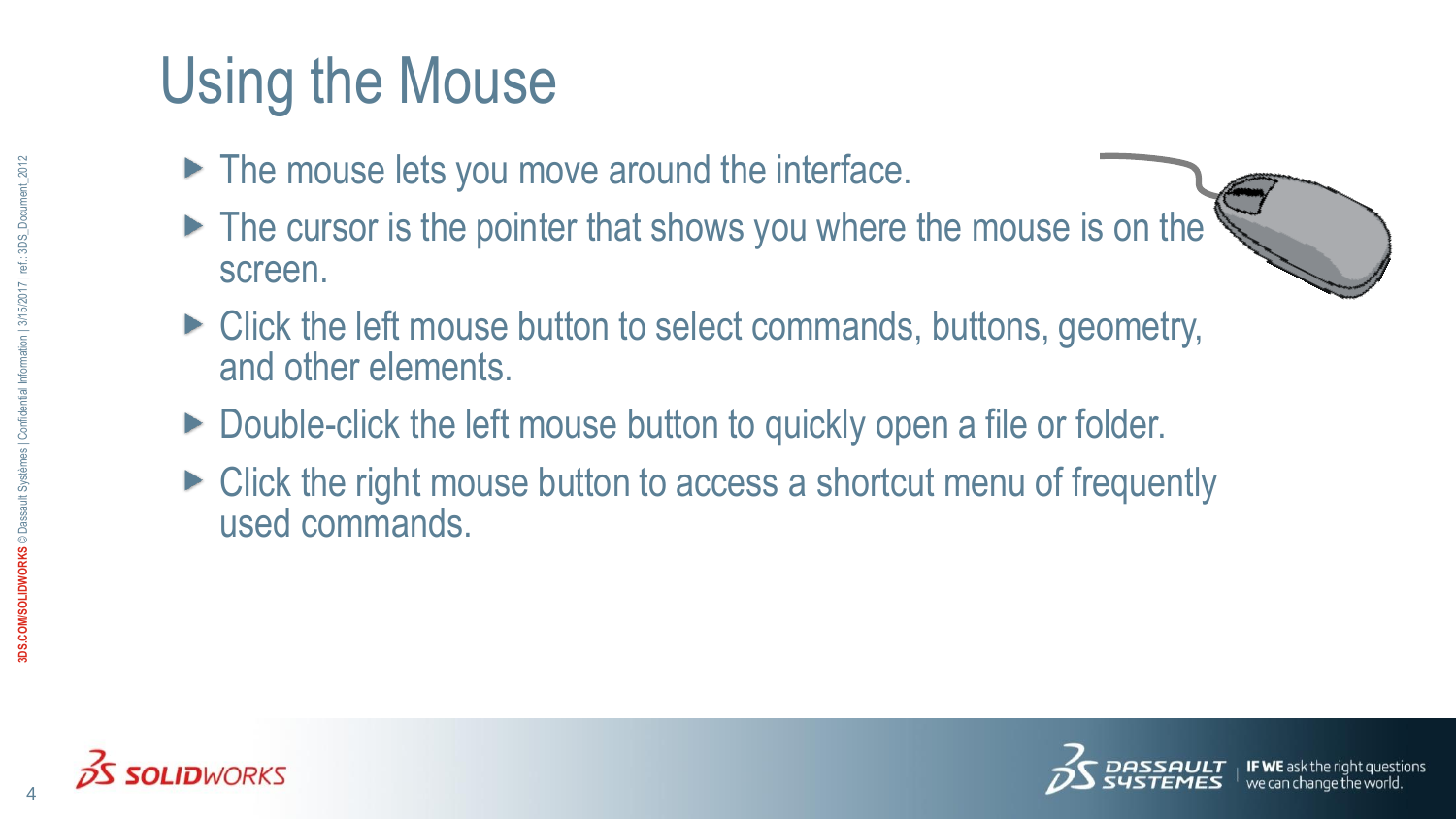# Running Programs

► The quickest way to start a program is to double-click on a desktop shortcut.



- Some programs may not have desktop shortcuts.
- ▶ The Programs menu lists all of the application programs resident on the computer.





5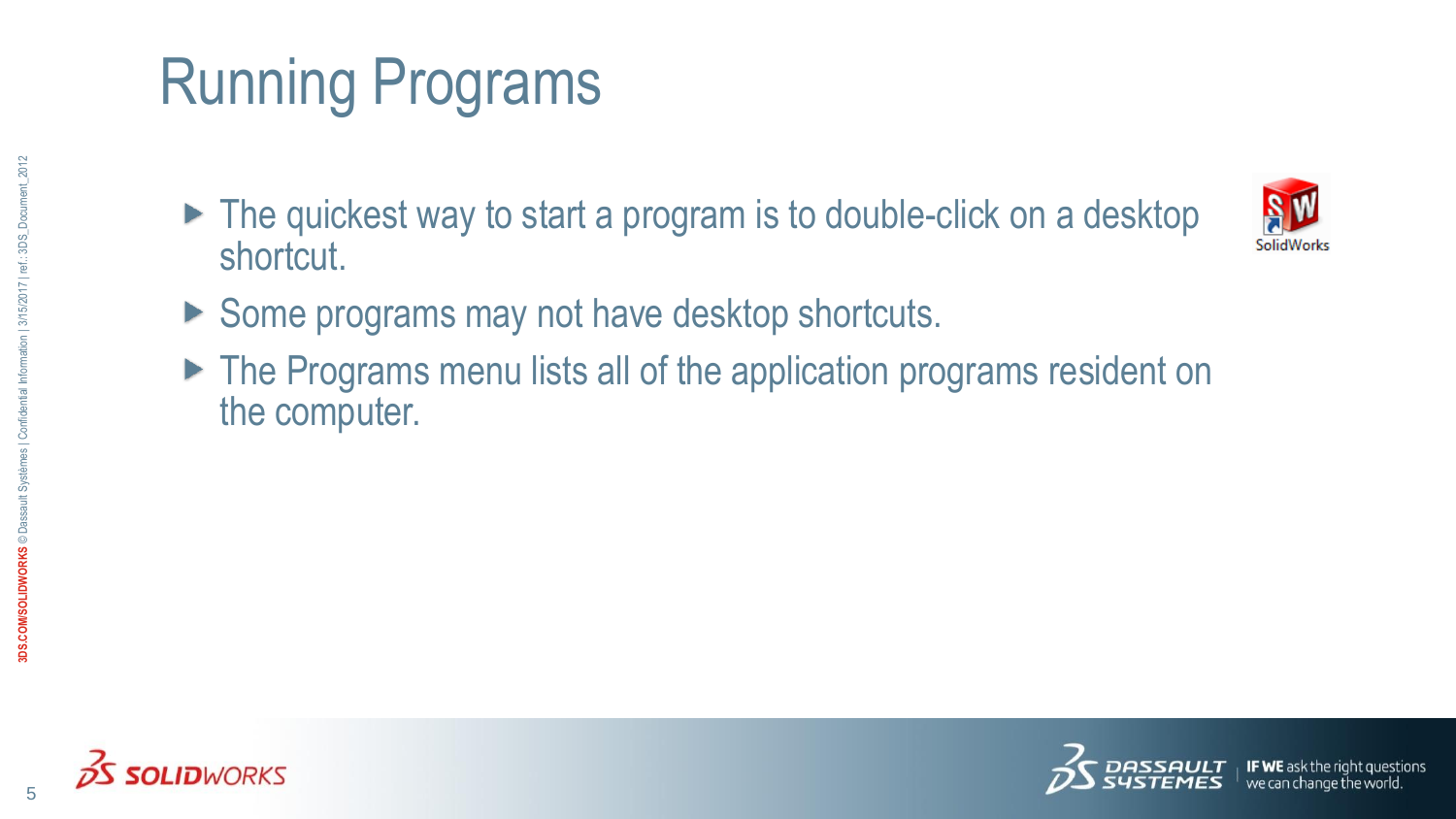### Exit a Program

- ▶ Select or click File, Exit to end a program.
- **If the file has unsaved changes, you have the chance to save the them** before exiting.





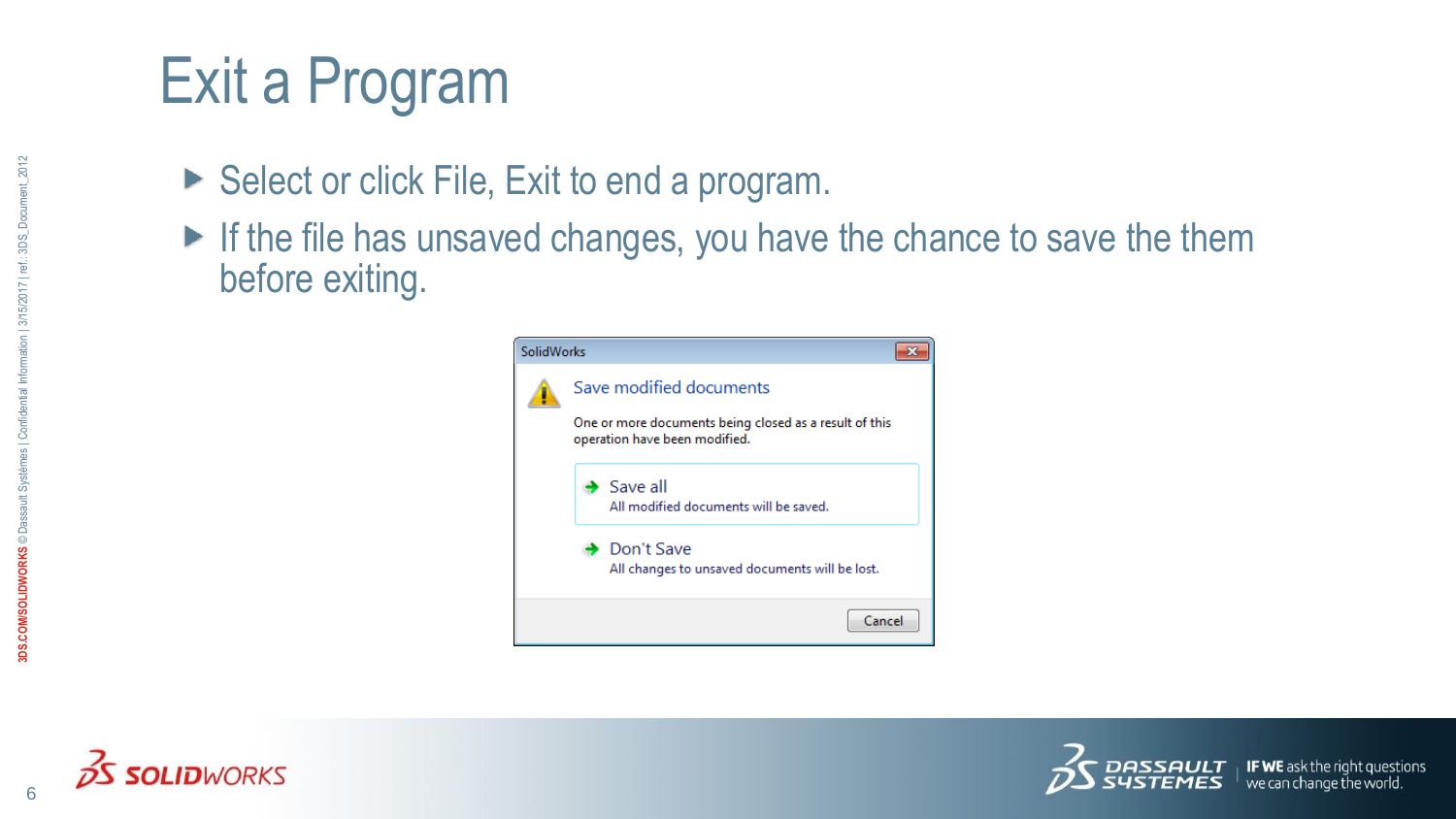## Opening a File

- ► The quickest way to open a file is to double-click on it.
- The File menu displays your most recently used files.



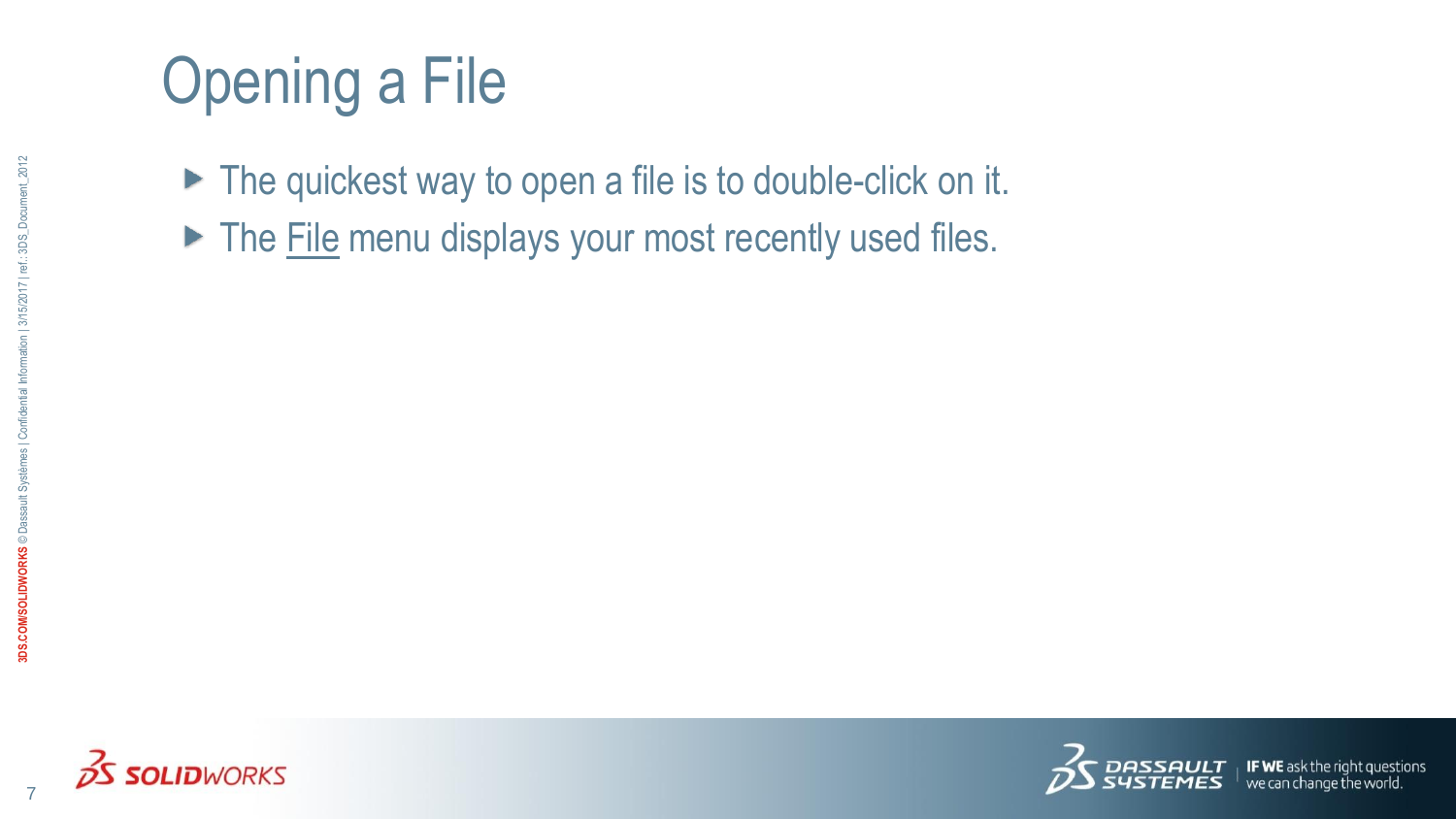# Saving and Copying Files

- Saving a file preserves the changes that you have made to it.
- ► Use File, Save As to copy a file.
- File, Save As creates an exact duplicate of the file as it existed at the moment that you copied it.



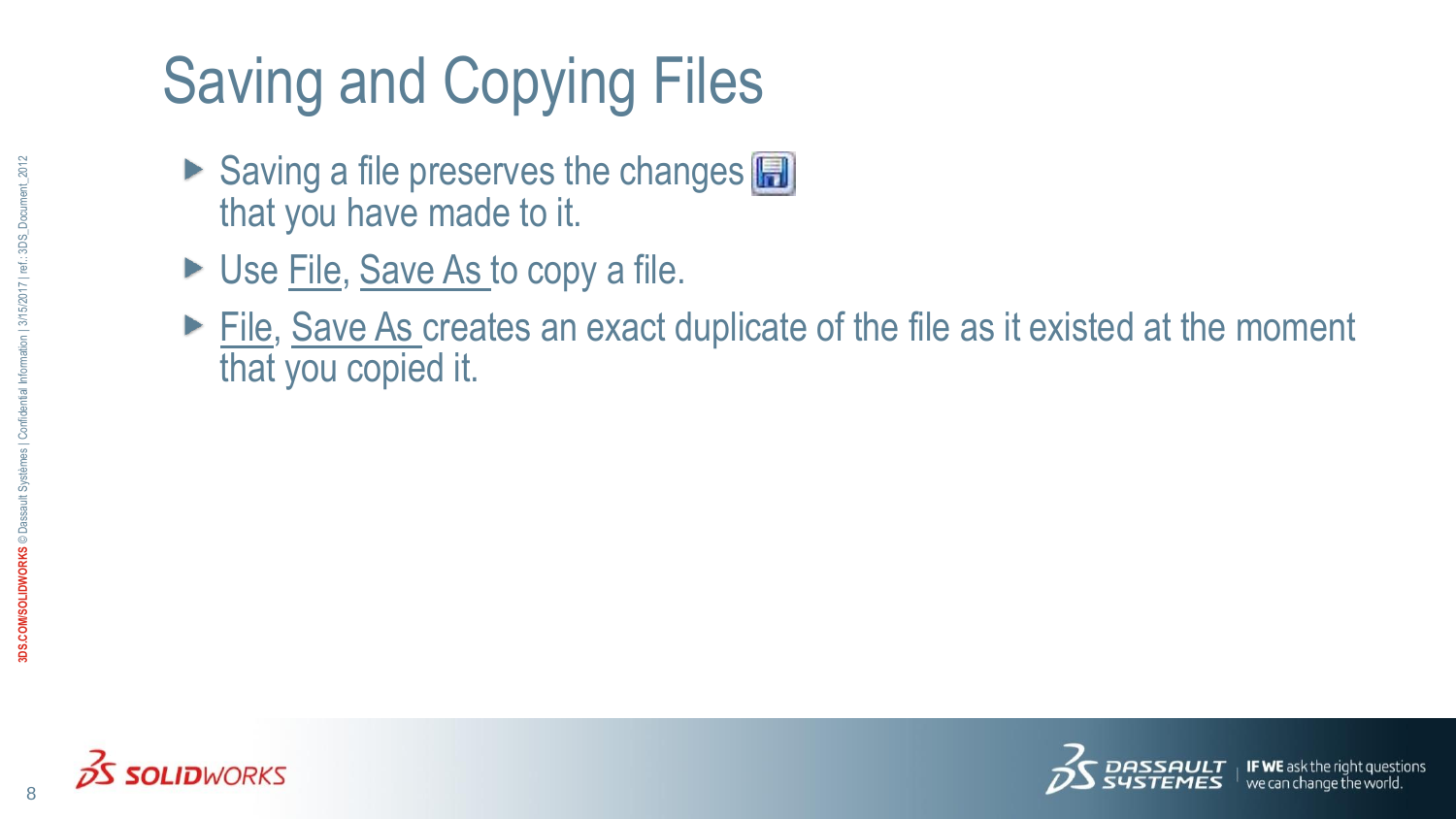## Resizing Windows

- Allows you to customize the appearance of your screen.
- $\blacktriangleright$  View multiple files at the same time.
- $\triangleright$  Use  $\leftrightarrow$   $\downarrow$   $\searrow$  to change the size of a window.
- $\triangleright$  Use  $\dashv\vdash \cong$  to change the size of panels within a window.



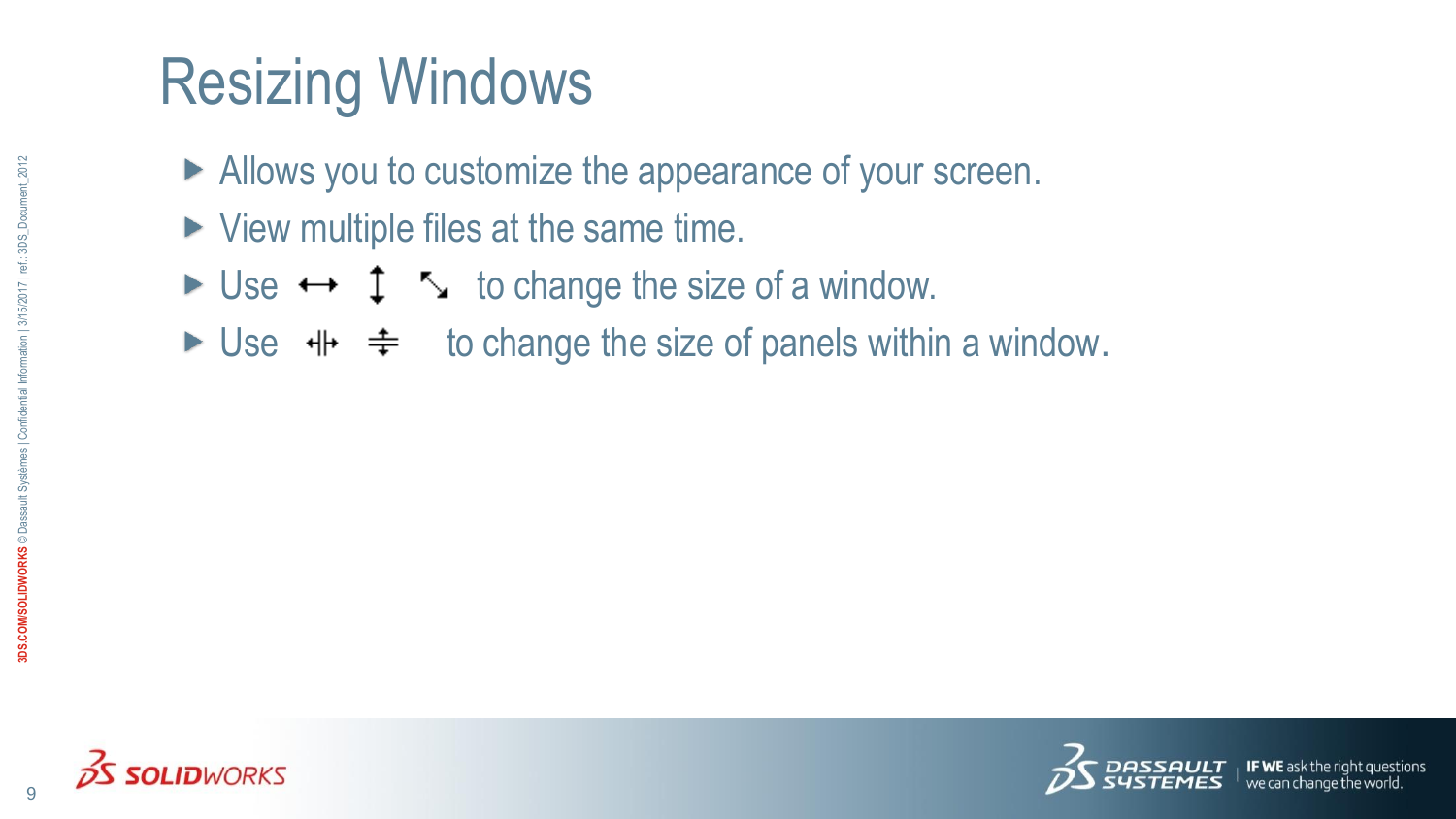## Using the SolidWorks Interface

- ▶ SolidWorks windows display graphic and non-graphic model data.
- ► CommandManager tabs display frequently used commands.





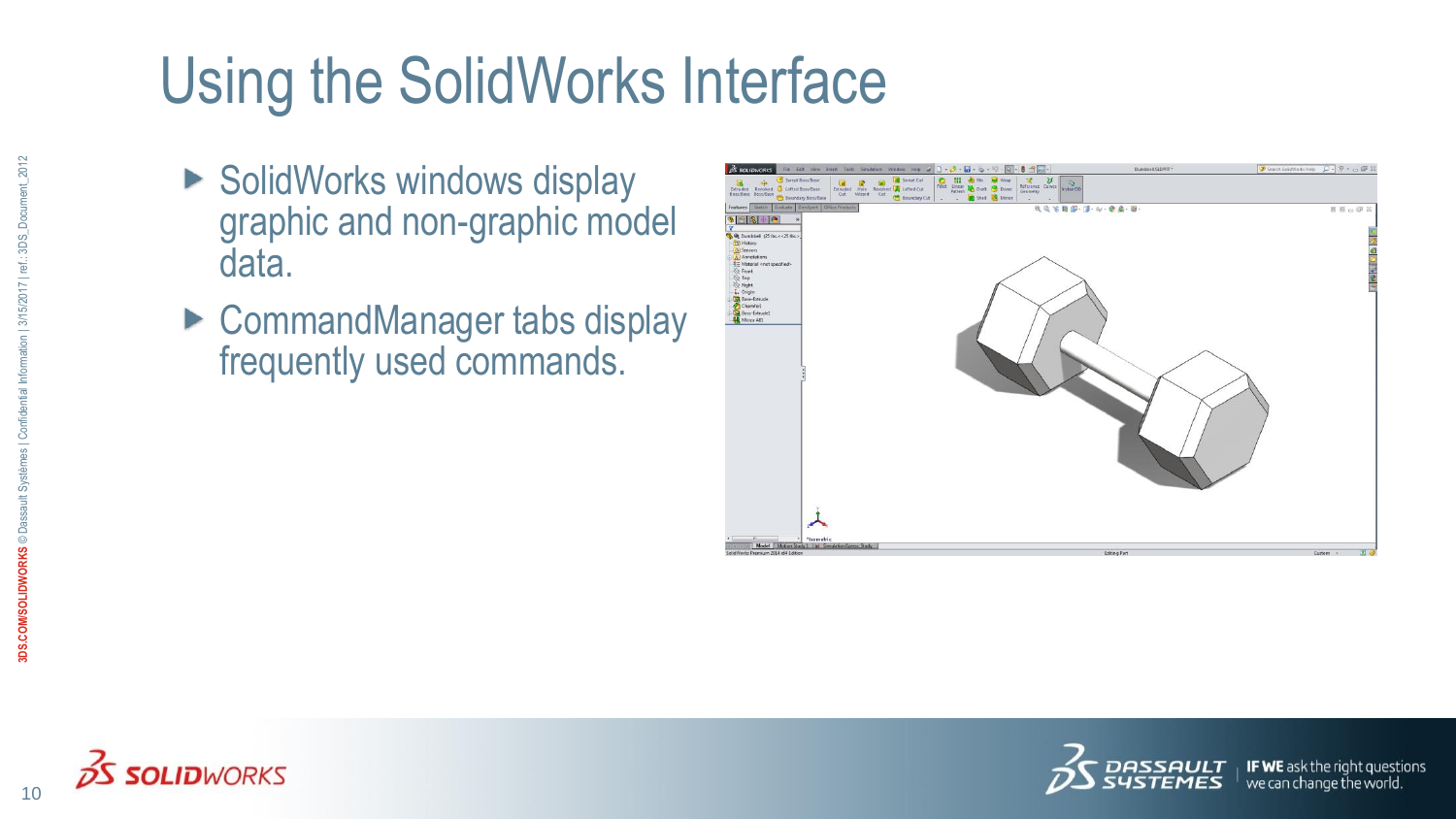### Left Side of SolidWorks Window

▶ FeatureManager® design tree











 $\mathcal{C}$  | **IF WE** ask the right questions<br>| we can change the world.

11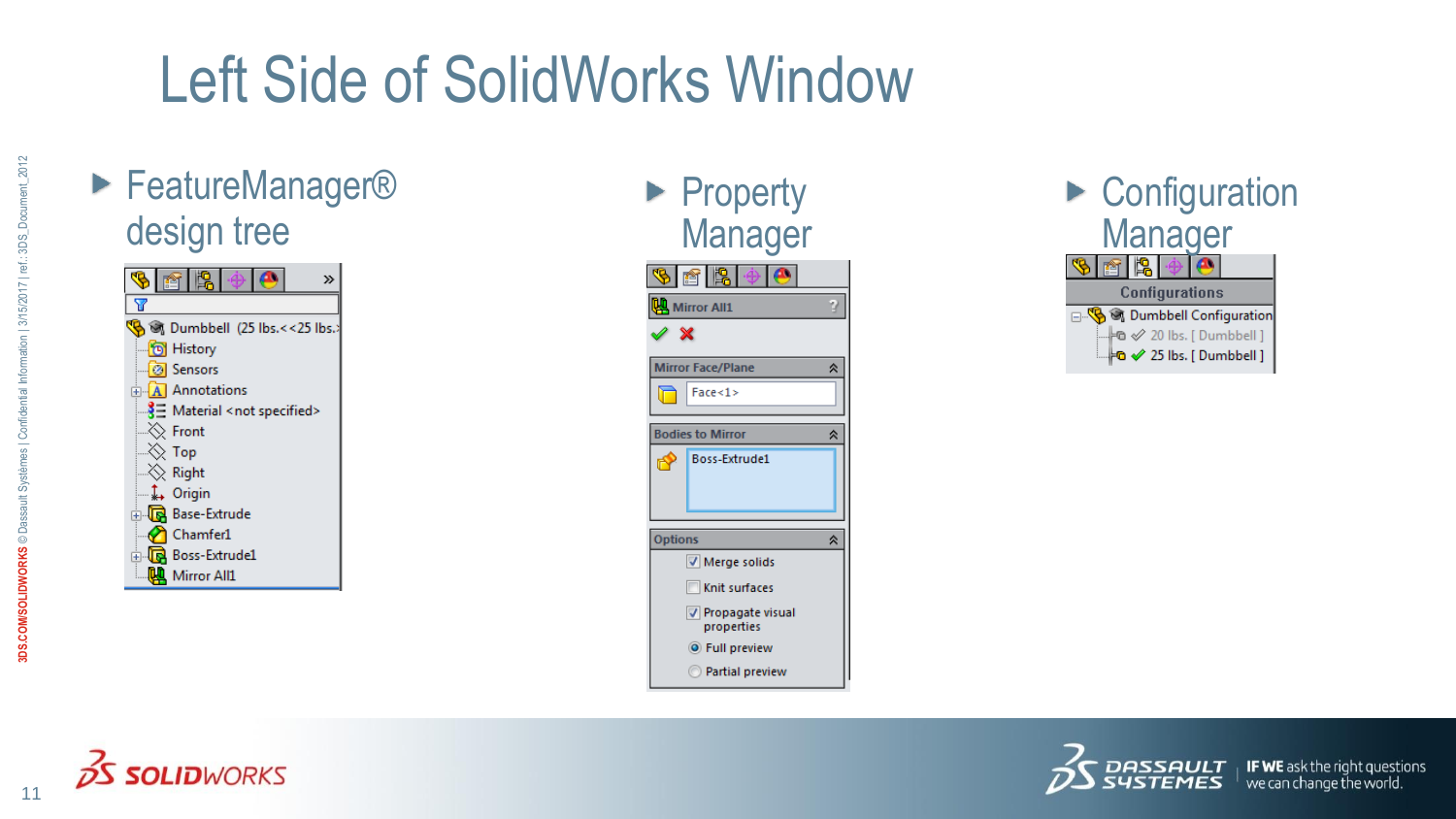#### Right Side of SolidWorks Window **The Task Pane**

#### ▶ SolidWorks Resources









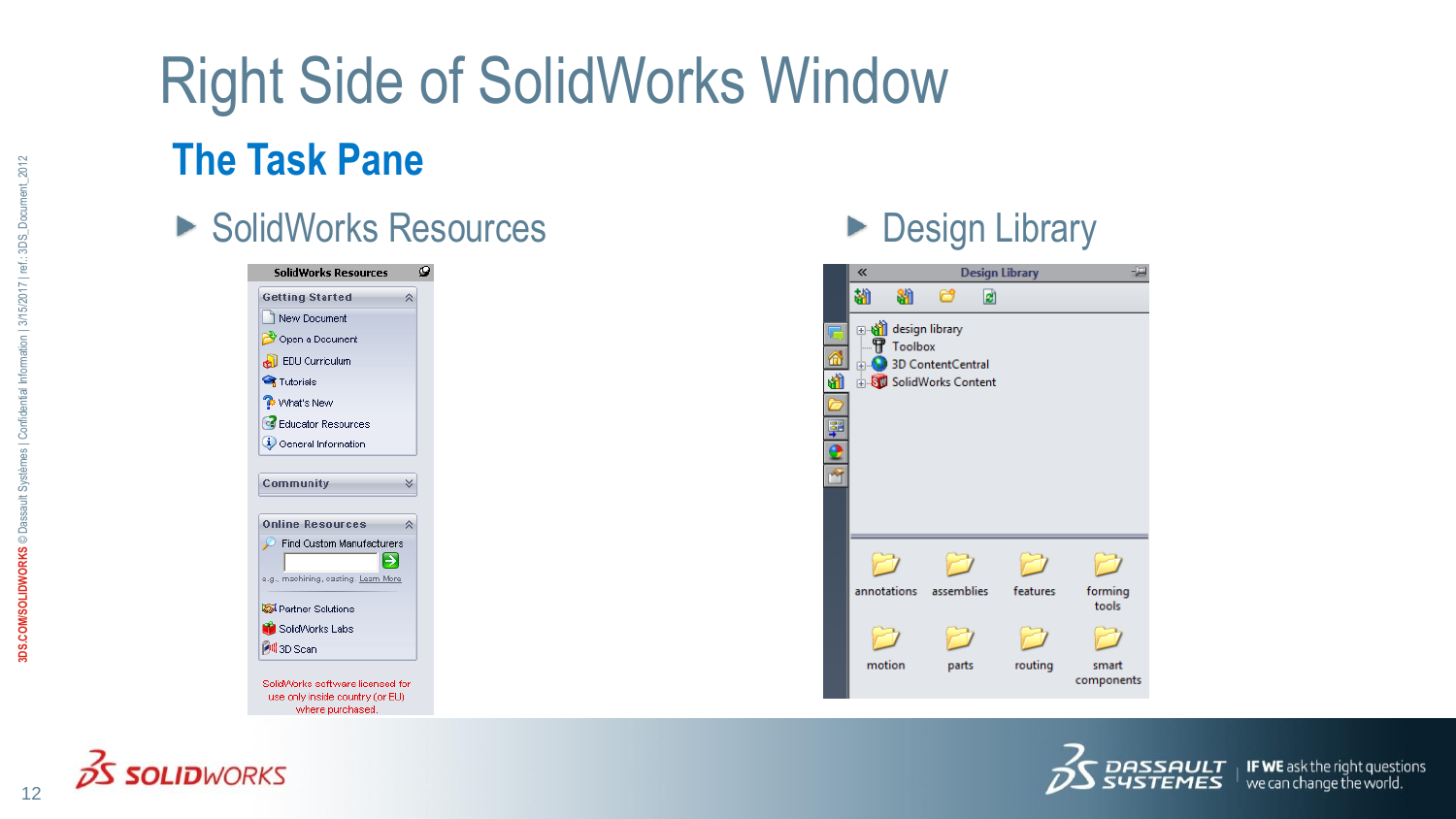### Right Side of SolidWorks Window

#### **The Task Pane**

| Toolbox                                                                                                                                                                                                                                                                                                                                                                                                            |
|--------------------------------------------------------------------------------------------------------------------------------------------------------------------------------------------------------------------------------------------------------------------------------------------------------------------------------------------------------------------------------------------------------------------|
| Q<br><b>Design Library</b>                                                                                                                                                                                                                                                                                                                                                                                         |
| 胡謝づま                                                                                                                                                                                                                                                                                                                                                                                                               |
| <b>Fill SolidWorks Content</b><br>Design Library<br>क्ष्मी training design library<br>$-$ Toolbox<br>Ansi Inch<br>Ansi Metric<br>中 BB BSI<br><b>EN CISC</b><br><b>E</b> DIN<br>E & GB<br>$\blacksquare$ 30<br>$\mathbf{H}$ $\mathbf{I}$ $\mathbf{H}$<br>面图 MIL<br>中等 PEM® Inch<br>PEM® Metric<br><b>B</b> <sup>o'</sup> SKF®<br>in land Torrington® Inch<br><b>Election</b> Torrington® Metric<br><b>C</b> Truarc® |
| - [ ] Unistrut®<br>3D ContentCentral<br>H                                                                                                                                                                                                                                                                                                                                                                          |
| <b>Bolts and Screws</b><br>Bearings                                                                                                                                                                                                                                                                                                                                                                                |
|                                                                                                                                                                                                                                                                                                                                                                                                                    |

Jig Bushings

**2S SOLID**WORKS

Keys

#### ► File Explorer



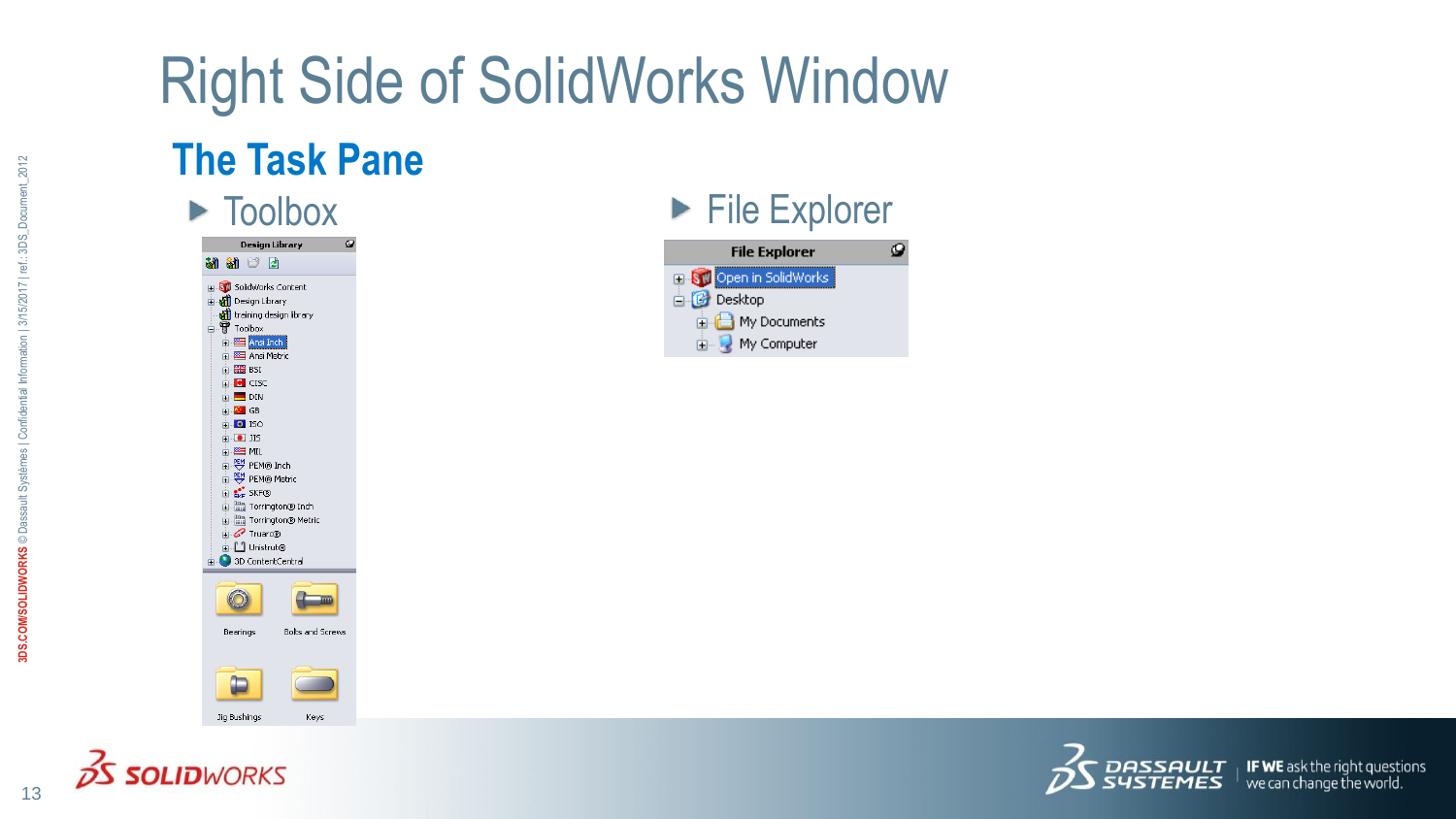## **CommandManager**

- ► CommandManager tabs include buttons for frequently used commands.
- ► The visible tabs change based on the open document type: part, assembly, or drawing.
- ► The CommandManager is displayed at the top of the window.